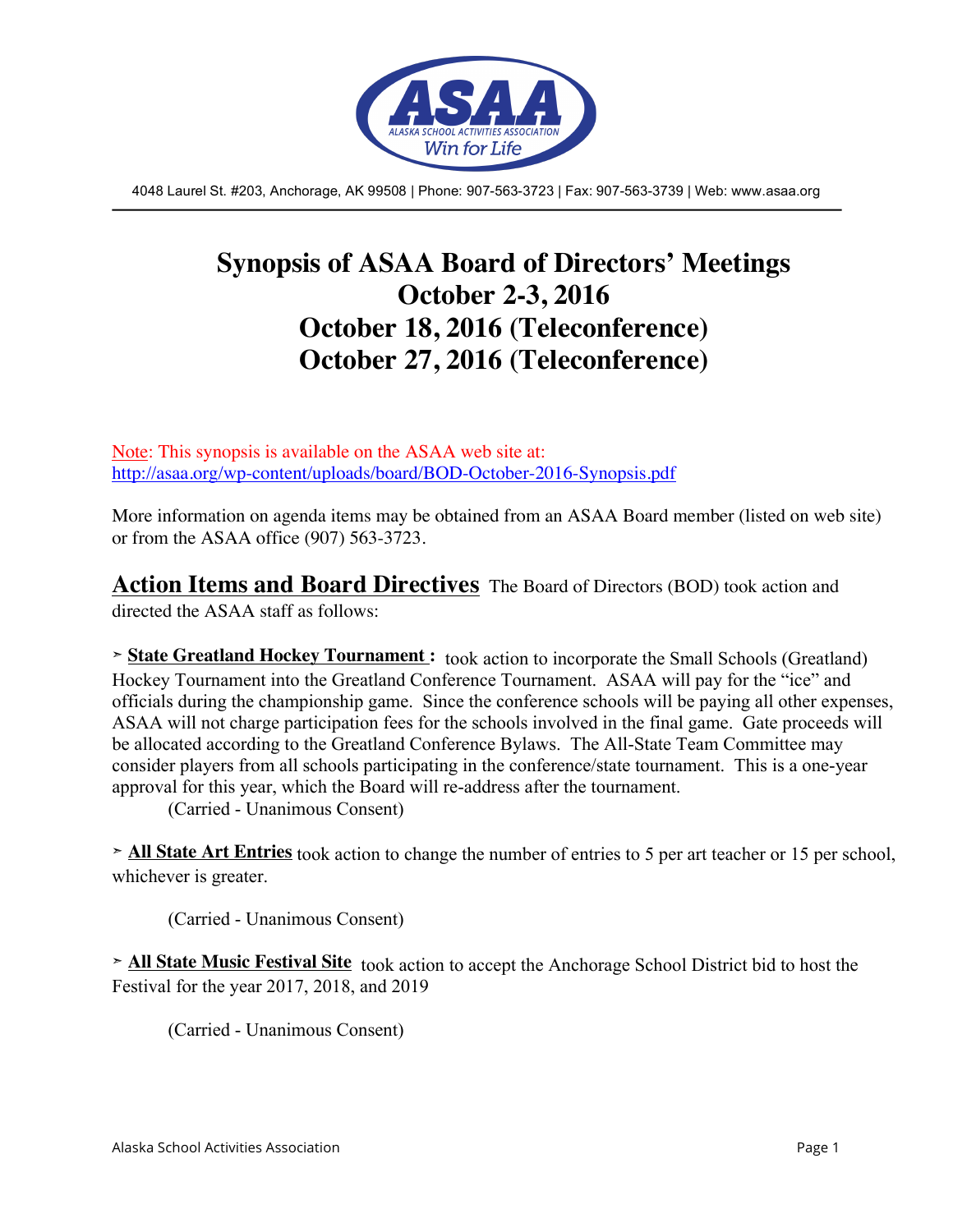

**➣ NFHS Rules Modifications** took action to change the Article 6 Section 8 Contest Rules Bylaw to read:

Playing Rules: All sports will follow National Federation of State High School Association rules with the following exceptions:

- 1. Flag Football Modified NIRSA Rules
- 2. Nordic Skiing FIS Rules with ASAA modifications
- 3. Tennis USTA with ASAA modifications
- 4. Mix-Six Volleyball NFHS rules with ASAA modifications
- 5. Wrestling NFHS rules with ASAA modifications
- 6. Soccer NFHS rules with modifications for co-ed soccer
- 7. ASAA has adopted supplementary rules for baseball, hockey and softball

(Carried - Unanimous Consent)

**➣ Article 11 Section 11 Medical Examinations:** took action to add "doctor of chiropractic" to the list of those able to preform pre-participation physicals and wrestling weight certifications. (Carried - Unanimous Consent)

### **➣ State Tennis Championship Officials: took action to change the State Championship Officials policy to read.**

#### **STATE CHAMPIONSHIP POLICIES**

#### **9. State Championship Officials**

A. It is imperative that ASAA *State* championship events are officiated by experienced certified and highly competent individuals. It is also the intent of ASAA that each Region/Conference should have the opportunity for representation by an Official from their respective geographical region at state tournaments. However, when qualified and/or competent officials cannot be obtained from one region or conference, those positions will be filled from other regions of the state.

H. Sport-Specific Guidelines: The following are guidelines for the selection of Officials for specific Activities. If the Sport is not listed, it has no specific guidelines.

4. TENNIS - Court Monitors will be chosen by the steering committee and will be present at each venue

(Carried - Unanimous Consent)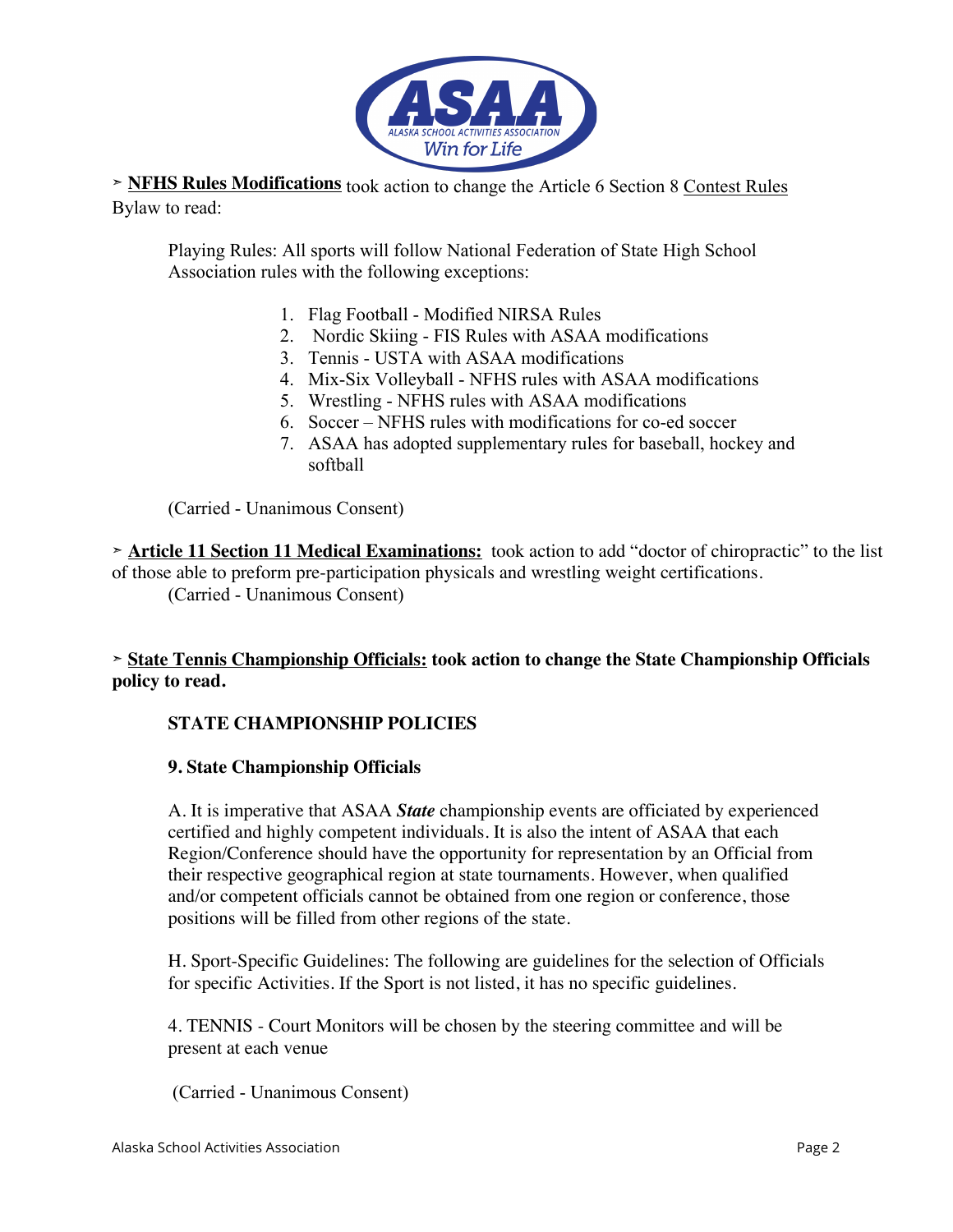

**➣ Unfilled Wrestling Berths:** took action to have the following conference work together to "share" any unfilled wrestling berths:

1A/2A/3A State Berth Conference Share: Denali and Southeast, Great Alaska and Northern Lights, Kachemak and Sockeye 4A State Berth Conference Share —Cook Inlet and Southeast, Northern Lights and Mid Alaska.

(Carried - Unanimous Consent)

**➣ Mercy Rule for Baseball:** took action to clarify that the "Mercy Rule" in baseball is:

The game shall end when; the visiting team is behind 10 or more runs after 4.5 innings; or after the 5th inning if either team is 10 runs behind and have had an equal number of times at bat.

(Carried - Unanimous Consent)

**➣Team Roster Limits for Football:** Region 4's motioned to immediately increase the roster limit for football from 48 to 61.

(motion died for lack of a second)

**➣State Wrestling Venue:** took action to move the State Wrestling Tournaments to the Alaska Airlines Center.

(Carried – Unanimous Consent)

**➣Houston/Redington/Su-Valley Hockey Co-op:** took action to grant a waiver of the Cooperative School Agreement bylaw to allow the three schools to co-op for hockey without having to combine their enrollments.

(Carried – Unanimous Consent)

**➣Girls House Team Out of State Travel:** took action to allow "house teams" to travel out of state for competition during the dates of November 9-14, 2016.

(Carried – Unanimous Consent)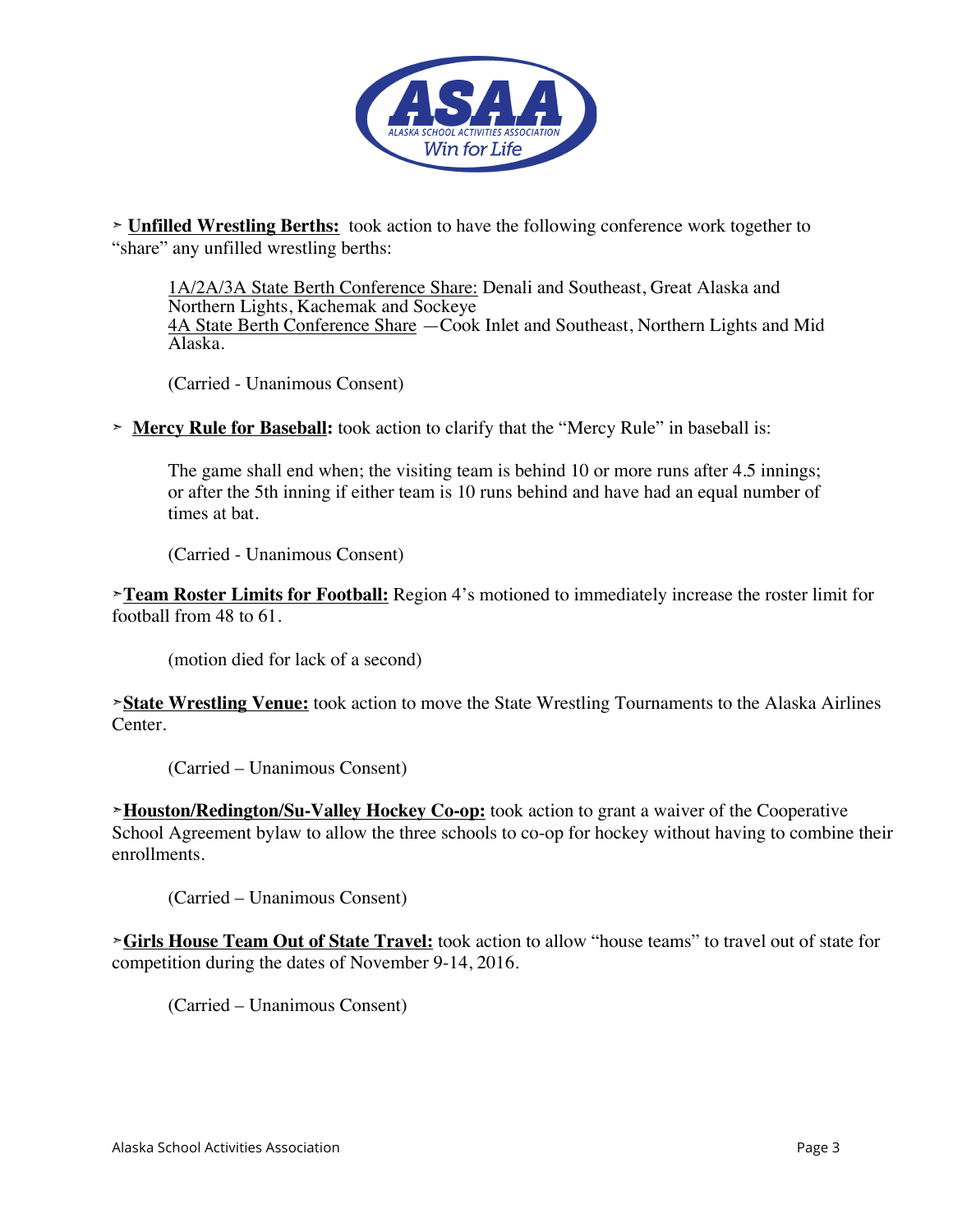

## **Reports:** The BOD heard the following reports:

- Board Members
- State Tournaments
- Finance Committee
- Student Government
- Officials/Coaches
- Sponsorships/Marketing/Promotions
- Play for Keeps, Win for Life/Hall of Fame
- Executive Director

Public Comments: No members of the public spoke on agenda or non-agenda items during this designated time.

**Executive Session:** The board moved into executive session to discuss financial and personnel matters.

# **Workshops:** None

# **Hearings:**

- Board upheld the decision of the Executive Director to deny a waiver of the Maximum Participation rule to a student.
- Board upheld the decision of the Executive Director to fine and place on probation a school for an intentional contract violation.

# **Tabled Items:**

1. None

**Discussion Items:** The BOD discussed the following items:

**➣ State Softball Tournament Format:** discussed a request by the Softball Coach's Committee to expand the tournament from 2 to 3 days. The tournament would use "pool" play to seed a bracket.

**➣ Webcasting:** reviewed the NFHS Network's selection of events to webcast. They are Football, 3A/4A Volleyball, Wrestling, Cheer and Basketball. Additionally ASAA working with the NFHS Network will produce the webcasting for 2A/Mix volleyball and possibly hockey. ASAA will contract with the Juneau School District for webcasting of the State Swim and Dive Championships.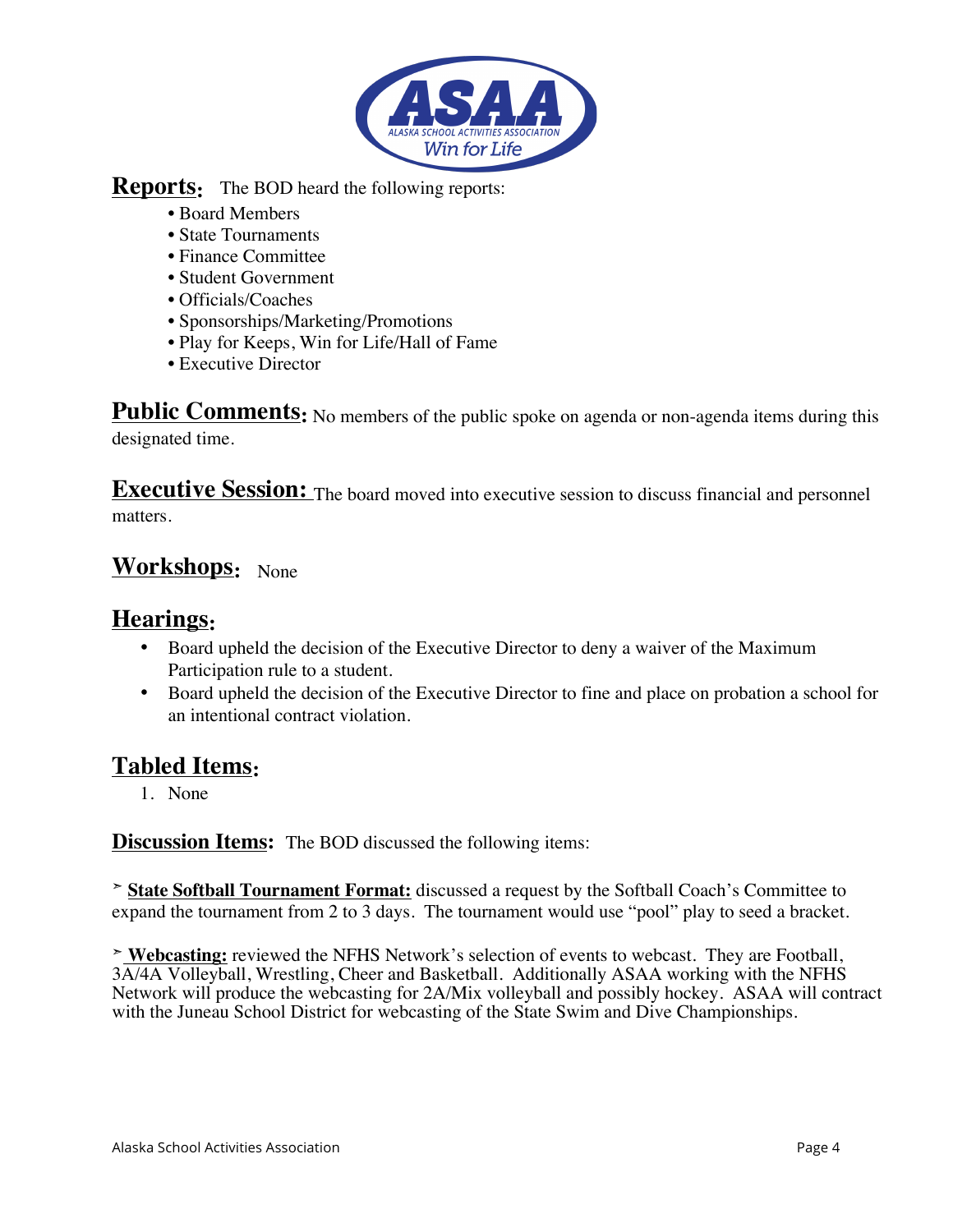

**➣ 3A/4A Volleyball Tournament:** due to an unavoidable UAA scheduling conflict the State 3A/4A Volleyball Tournament will have to use the Auxiliary gym for portions of the tournament. It will also impact the game times.

**➣ Softball Jamboree Pitch Restrictions**: the Softball Coach's Committee requested a change in the Jamboree policy to allow pitchers to be unrestricted in the number of innings pitched.

**➣ Soccer Tournament:** the Soccer Coach's Committee does support the current seeding process. They propose having the eight coaches involved rank the team for seeding. The committee would also like not to end the  $3<sup>rd</sup>$  or  $4<sup>th</sup>$  place games in a tie, but would rather go directly to penalty kicks to determine the winner.

**➣ 3A Volleyball Conferences:** looked at several options to reconfigure the conferences for 3A volleyball. This lead to a discussion of using the same reconfigurations for basketball as well, but to also incorporate the WPI.

**➣ Cooperative School Programs:** discussed the need to review and possibly expand the cooperative school bylaw to allow for additional methods for which larger schools could combine in order to offer additional opportunities for students and/or to save money. Also discussed adding language to deal with the current ESSS system of schools forming a permanent co-op.

**➣ Out of Season Contact Review :** formed a committee to review the Out of Season Contact Policy. The committee is to review the rules as they apply to sports starting prior to September, and to individual sports.

**➣ ASAA Penalties:** discussed reviewing the penalties for violations of ASAA bylaws and policies. The fines have not changed for decades and therefore, may need to be revised.

**➣ Supplemental Hockey Rules Committee:** this committee has not met since being formed, but should be able to do so prior to the December Board Meeting.

**➣ Classification Committee:** a report of the Committee's meeting was given by the Chair (Andrew Friske) and ASAA staff. No specific recommendations were agreed upon by the Committee, so the Board asked that specific recommendation to be presented at the December board meeting.

**➣ Girls Wrestling:** discussed several options as to the format of the State Girls Wrestling Tournament. The Board will finalize the format prior to the tournament once the ASAA Staff can review numerous proposals.

**➣ Solo & Ensemble Concerns:** discussed the need for better school supervision during the event. The board also the number of participants being chosen from the Aurora Music Festival. ASAA will work with the schools attending this festival to revise their qualifying system.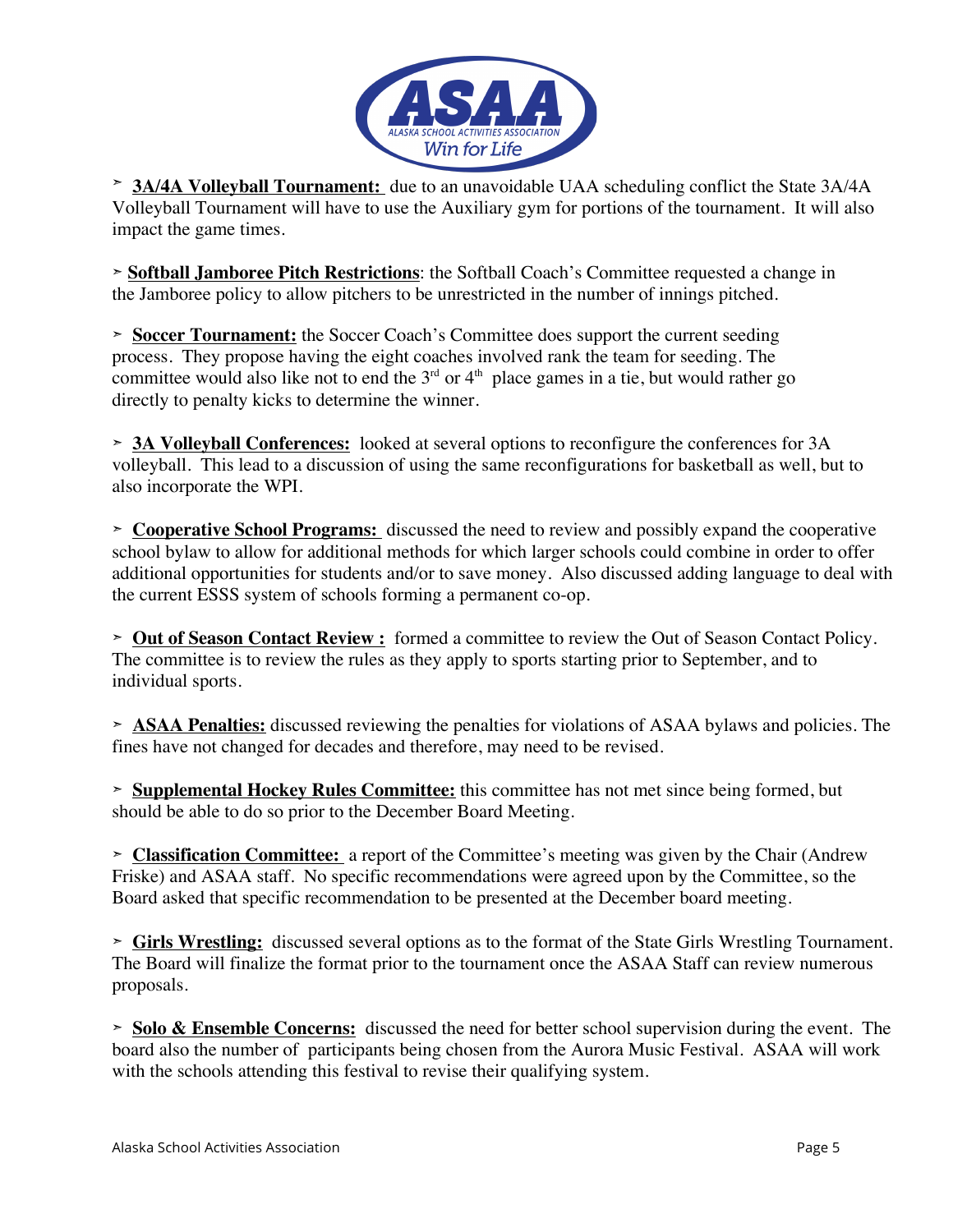

**➣ State Tournament Titling:** discussed the current system of titling tournament which is inconsistent.

**➣ Football Playoff Games hosted by higher seed:** discussed how football playoff games, which are not hosted by ASAA, are inconsistent in the application of ASAA Procedures & Policies. The ASAA Staff will present a proposal to the Board in December.

**➣ Eligibility for Managers:** discussed the need to develop better eligibility guidelines for managers accompanying their teams to State Championship Events and the need to have schools follow similar policy during the regular season. Also discussed the need to clarify that student managers must meet the same eligibility standards as other participants.

**➣ Practice Waivers:** directed the Executive Director to send out a bylaw revision to Article 7 Section 7B to include Arctic Winter games to the events for which practice waivers may be granted.

**➣ Baseball Pitch Count:** discussed the mandate from the NFHS requiring all states to have a pitch count rule for baseball in place by the 2018 baseball season.

**➣ Medical Forfeits in Wrestling:** clarified there is no such thing as a "medical forfeit" in the NHFS Wrestling handbook. Also discussed requiring a medical clearance for wrestlers to continue if they "default" a match.

**➣ North Pole Football:** received a letter from North Pole High School to "opt-up" in football. The request will be reviewed again during the December meeting and if granted may not go into effect until the 2018 season.

**➣ Region 1 3A Cross Country Running:** Region 1 may bring forth a proposal to "tweak" the conferences in order to add a 3A conference race. A proposal may be brought forward by December.

**➣ North Pole and Eielson High School Swimming Co-op Request:** discussed a request to allow North Pole and Eielson to form a co-op team for swimming. No motion was made.

**➣ Pre-participation Physical Expiration Date:** discussed modifying the Pre-participation Physical Exam rule to allow for a "grace" period of 30 days from expiration. This would benefit students in remote areas and those served by Medicare.